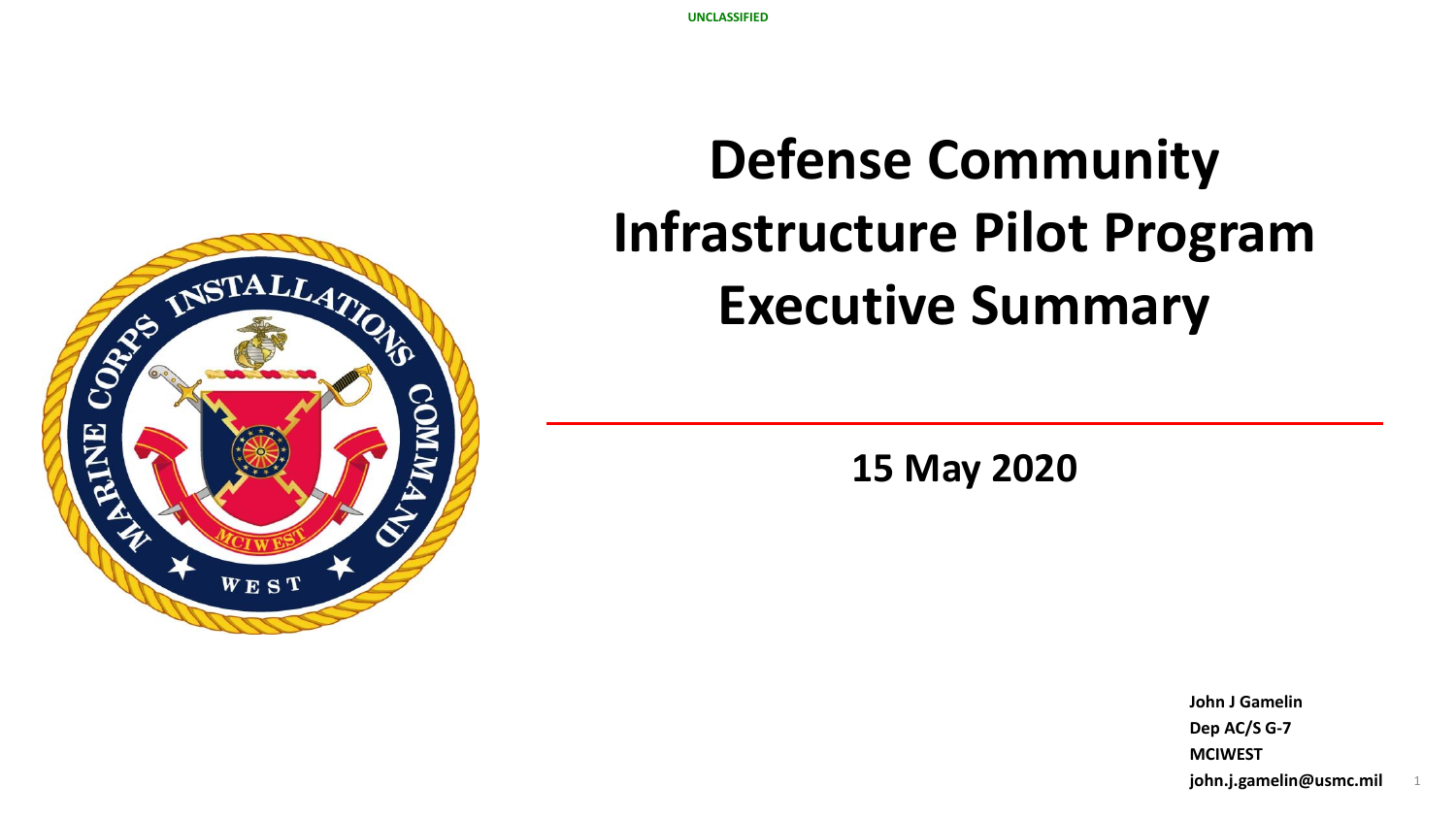





- Summary
- Program Description
- Federal Award Information
- Eligible Proposers
- Cost Sharing or Matching
- Eligible Projects
- Eligible Costs
- Content and Form of Proposal Submission
- Submission Dates and Timeline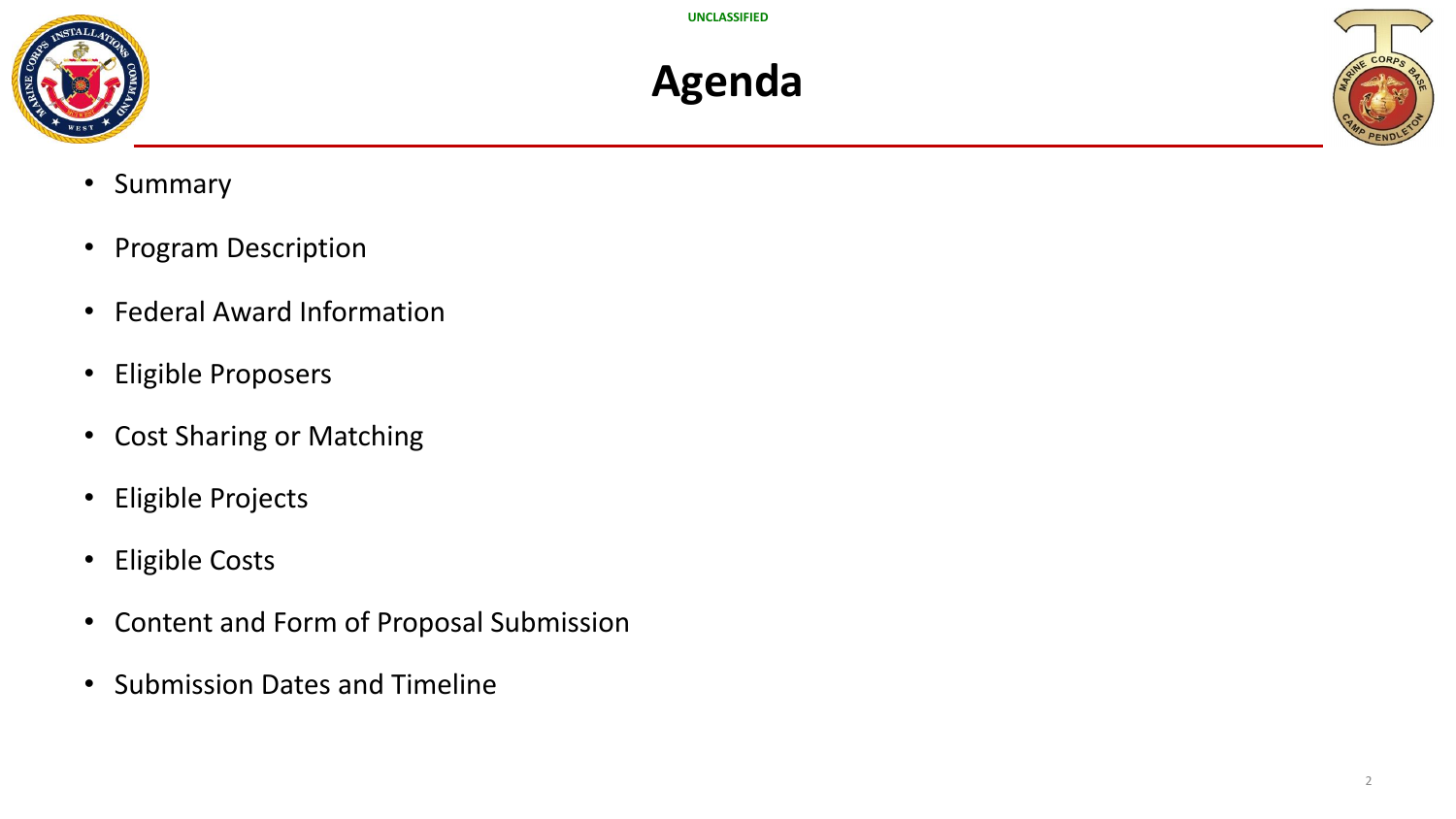

#### **Summary**



• This notice announces an opportunity to obtain funding from the Office of Economic Adjustment (OEA) to assist States and local governments, and not-for-profit, member owned utility services in addressing deficiencies in community infrastructure supportive of a military installation, under the Defense Community Infrastructure Pilot Program.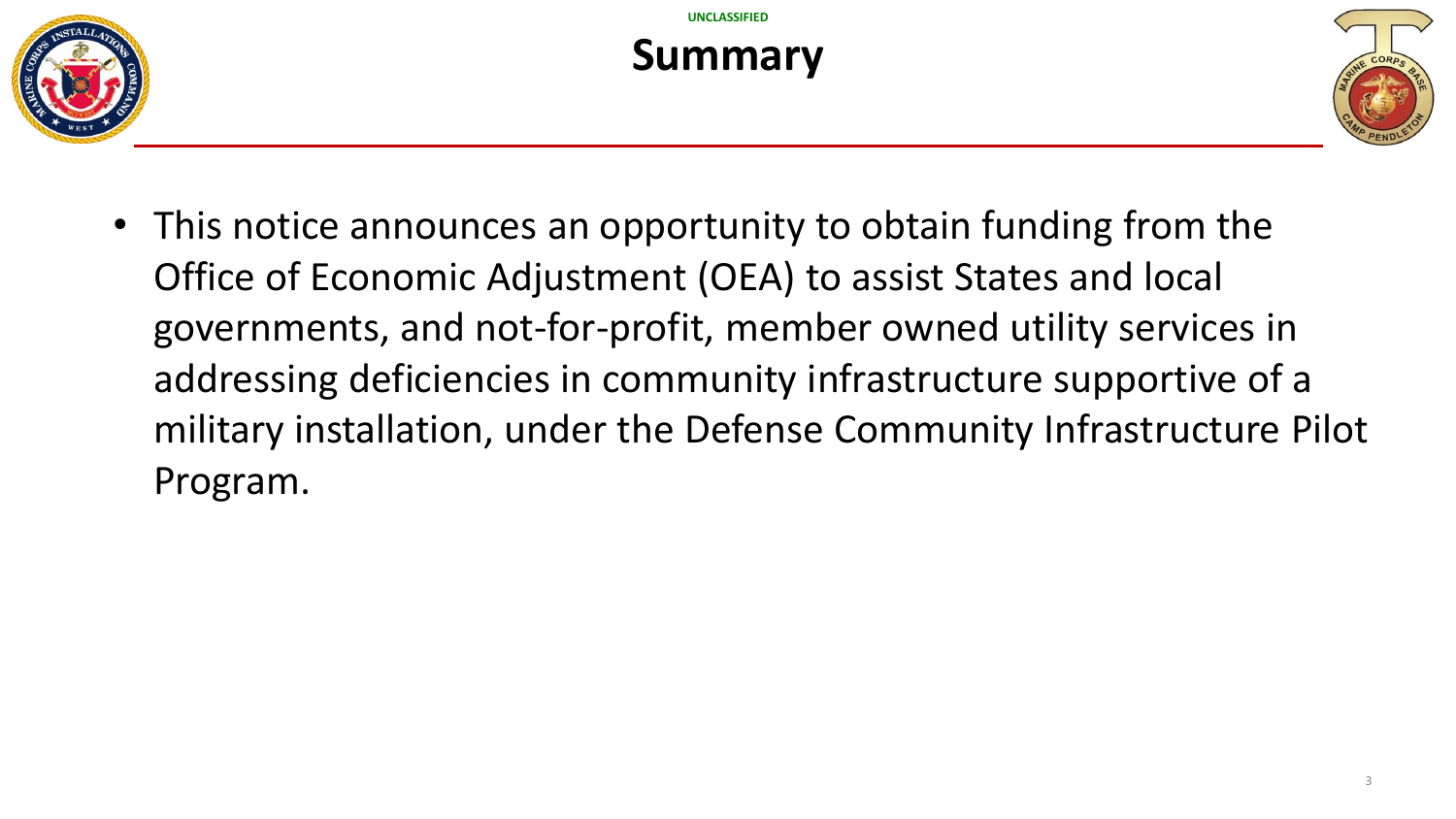

### **Program Description**



- Section 2391(d) of title 10, United States Code, authorizes the Secretary of Defense to, "make grants, conclude cooperative agreements, and supplement funds available under Federal programs administered by agencies other than the Department of Defense, for projects owned by a State or local government, or a not-for-profit, member-owned utility service to address deficiencies in community infrastructure supportive of a military installation, if the Secretary determines that such assistance will enhance the military value, resilience, or military family quality of life at such military installation."
- The Consolidated Appropriations Act for Fiscal Year 2020 (PL 116-93) provides \$50 million for the Office of Economic Adjustment (OEA) to obligate prior to September 30, 2020. On May 6, 2020, the Secretary of Defense approved OEA to implement this program with the eligibility criteria and grant process provided under this notice.
- Project proposals must include the endorsement of the local installation commander representing the installation benefitting from the proposed project, and will be competitively ranked across review criteria.
- Federal funds may supplement, but cannot substitute for or otherwise supplant other available public funds that are available for the proposed project, including funds from the Defense Access Roads Program, U.S. Department of Transportation grants, etc.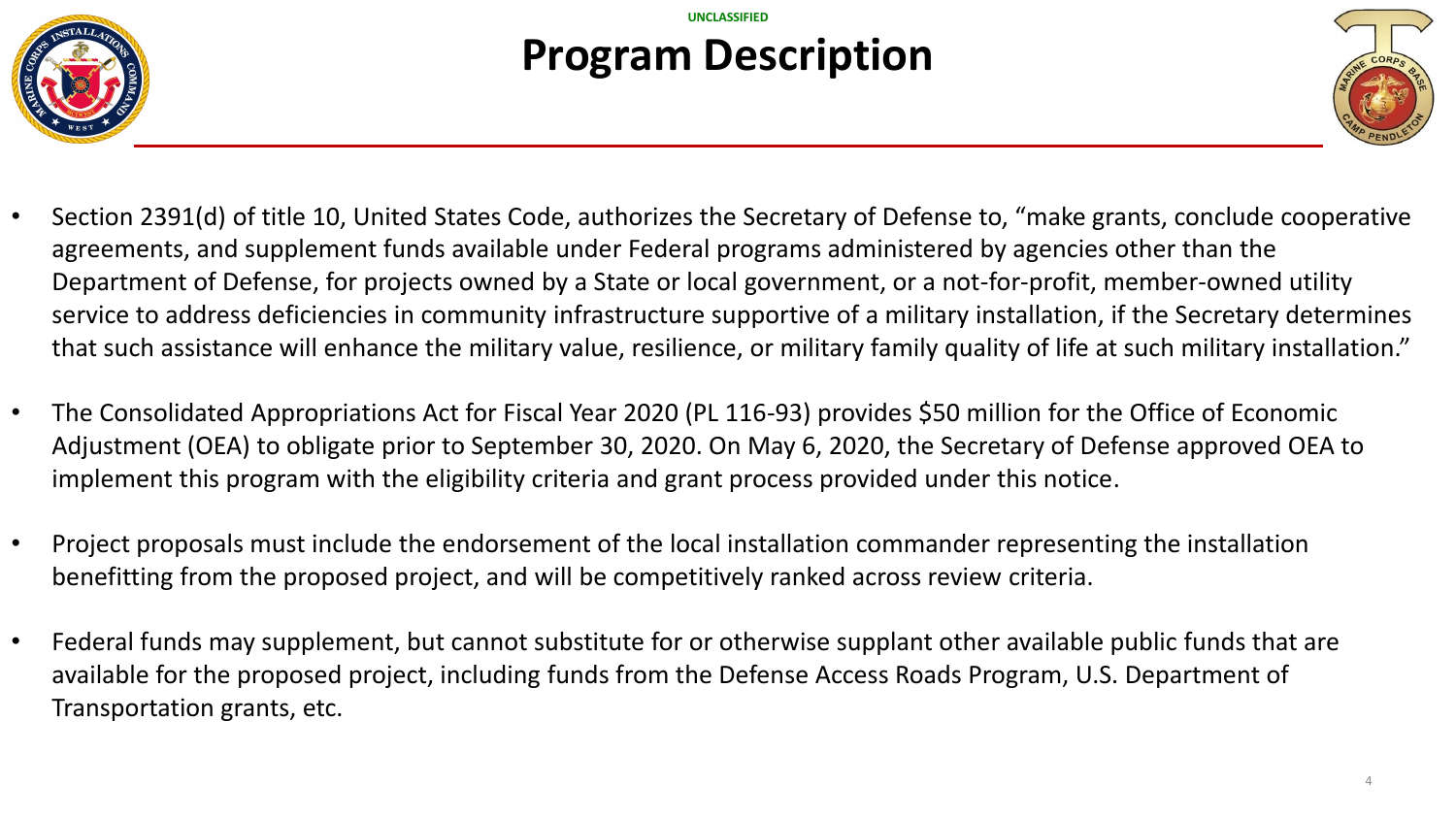

#### **UNCLASSIFIED Federal Award Information**



- Proposals will be ranked by a DCIP review panel against the selection criteria.
- Complete proposals for Defense Community Infrastructure Pilot Program grants must be received by OEA by June 26, 2020, (the Proposal Deadline). To receive an award, an eligible respondent must submit both a successful proposal and an acceptable grant application.
- The award ceiling is \$25 million and the award floor is \$250,000. All proposed projects must result in a complete and useable project. The final amount of each award will be determined by OEA based on the recommendation of the review panel, subject to the availability of appropriations under this announcement.
- For non-rural area projects, the State or local government, or a not-for-profit, member-owned utility service, must agree to contribute 50% or more of the funding for the project, unless a national security waiver is approved by the SECDEF.
- Project cost overruns are the responsibility of the recipient. Recipients of grant funding under this program will be subject to terms and conditions in the course of undertaking their project, including conformance with an agreed upon "Project Development Schedule."
- Awards are subject to compliance with NEPA, and entities are responsible for providing the information required to satisfy strategies NEPA and the CEQA regulations as well as any required state or local environmental regulations.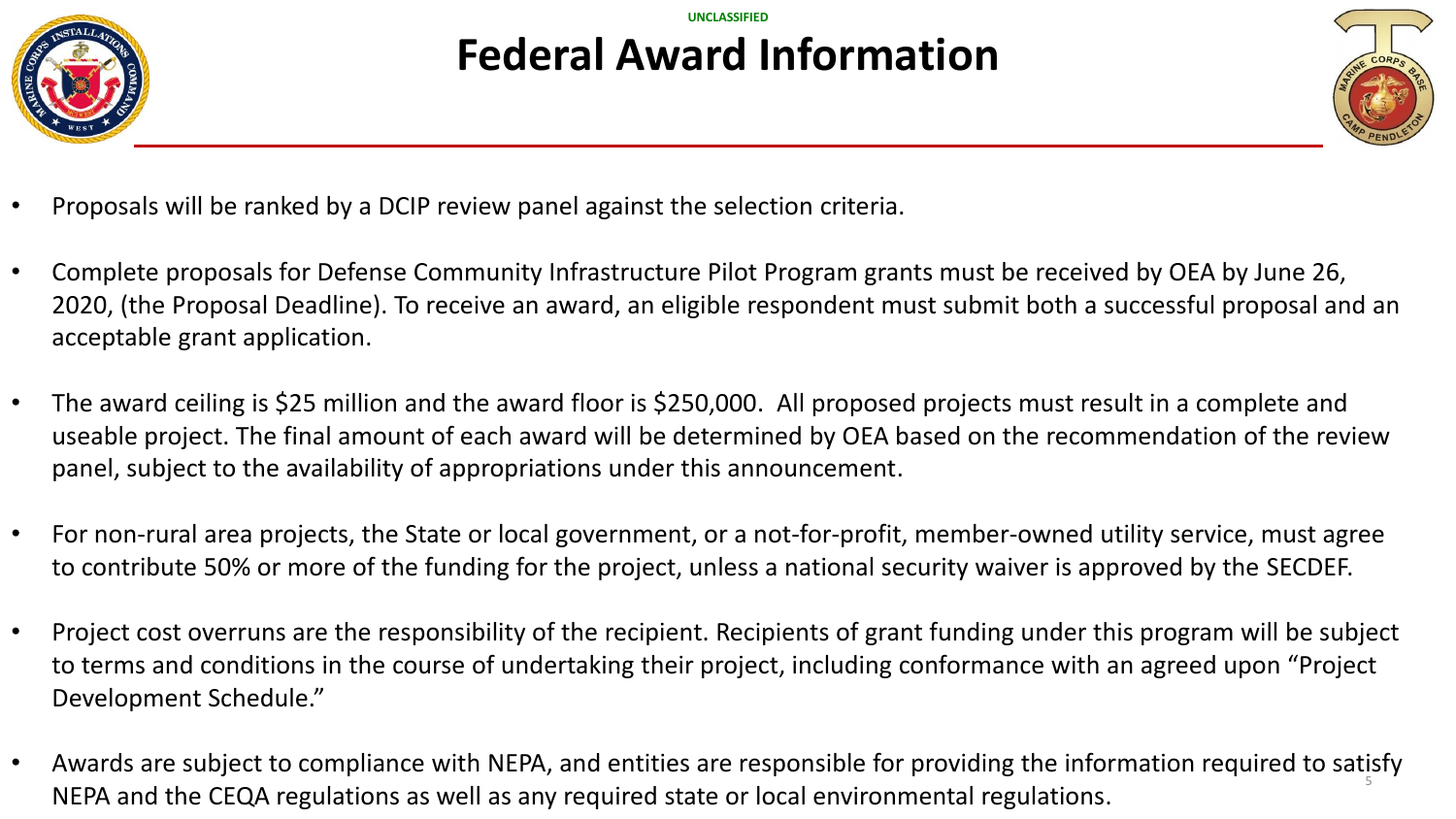

## **Eligible Proposers**



- State or local governments and not-for-profit, member owned utility services owning infrastructure outside of, owning infrastructure outside but supporting, a military installation.
- The term military installation means a base, camp, post, station, yard, center, homeport facility for any ship, or other activity under the jurisdiction of the Department of Defense, including any leased facility, which is located within any of the several States, the District of Columbia, the Commonwealth of Puerto Rico, American Samoa, the Virgin Islands, the Commonwealth of the Northern Mariana Islands, or Guam.
- Such term does not include any facility used primarily for civil works, rivers and harbors projects, or flood control projects.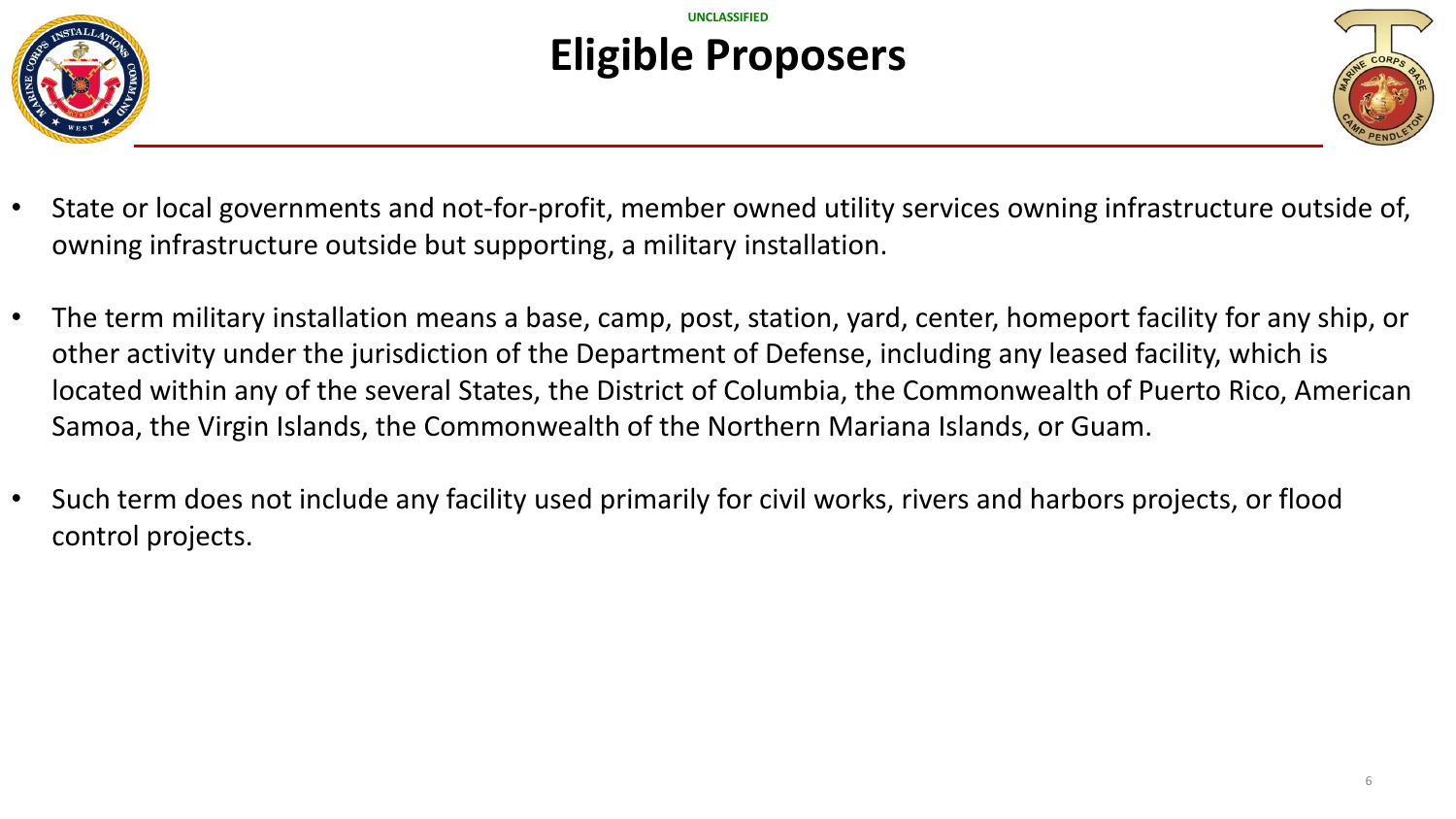

#### **Cost Sharing or Matching**



- For non-rural area projects (rural area being defined as a city, town, or unincorporated area that has a population of not more than 50,000 inhabitants) the State or local government, or a not-for-profit, memberowned utility service, must agree to contribute 50% or more of the funding for the project, unless a national security waiver is approved by the Secretary of Defense.
- These matching funds may not count as non-Federal match for other project funding, and the ability to use other Federal funds as a non-Federal match contribution will be determined by the authority and appropriation providing those funds as well as whether the relevant Grantor provides approval.
- Funding proposed as a source for the non-Federal share must be expended either within the proposed project period commencing from the date of award or no earlier than the date of enactment of the 2019 National Defense Authorization Act, August 13, 2018.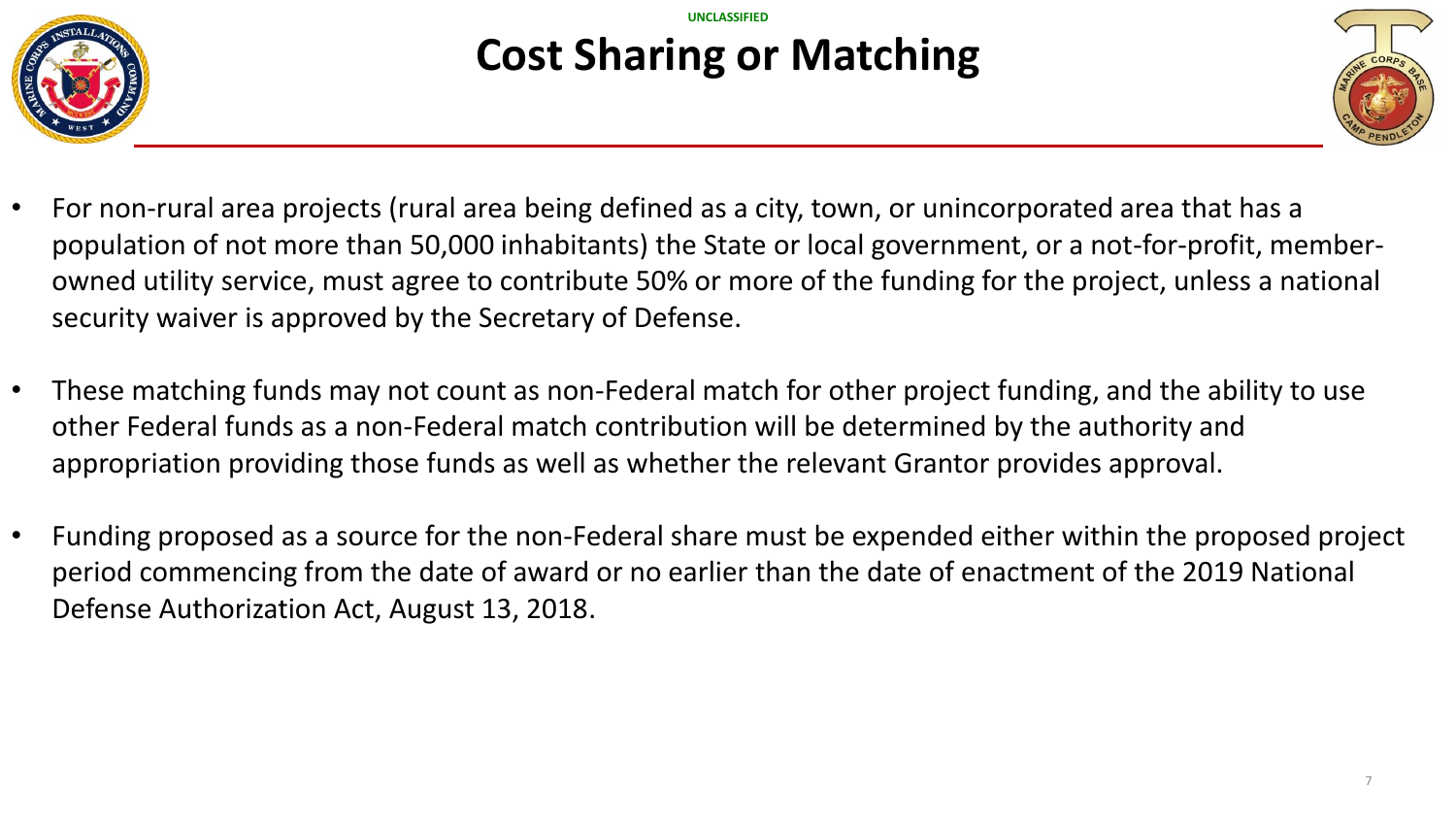



#### **Eligible Projects**



- Any complete and useable transportation project, school, hospital, police, fire, emergency response, or other community support facility; or water, waste-water, telecommunications, electric, gas, or other utility infrastructure project, that:
	- support a military installation;
	- are owned by a state or local government or a not-for-profit, member owned utility service;
	- will enhance military family quality of life, resilience or military value at the supported military installation;
	- endorsed by the local installation commander representing the installation benefitting from the propose project; and
	- are construction-ready.
- Project proposals improving military family quality of life include: schools, hospitals, daycare centers (CDCs), recreation centers, etc.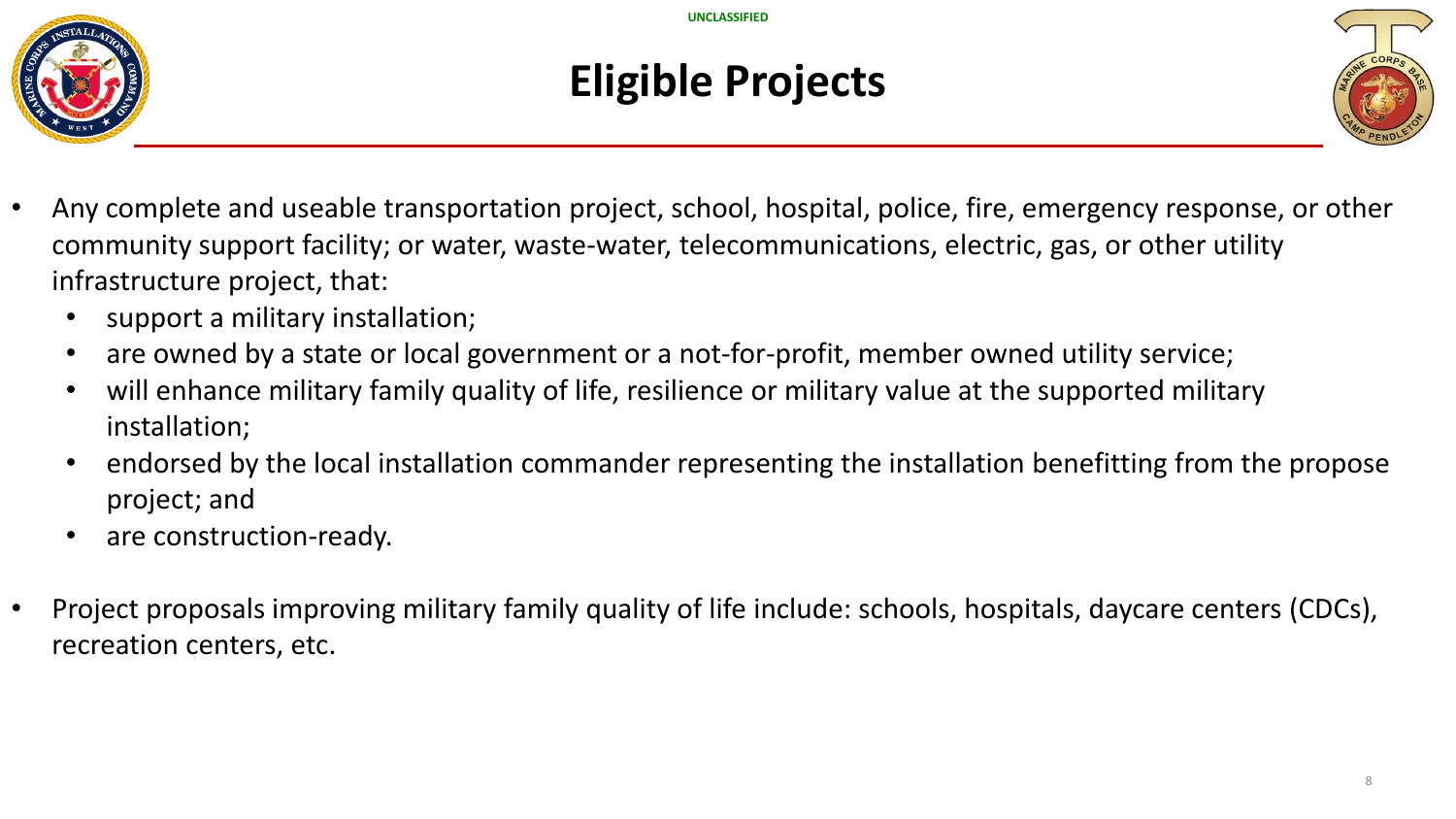

#### **Eligible Projects (cont)**



- Secretary of Defense has prioritized projects that: First, improve the quality of life of our service members and their families; Second, provide resilience; and, Third, provide military value ranked in that order.
- A project is construction ready if construction of the project may commence within 12 months of award, and all necessary final design and planning, Federal and state/local environmental planning, and local permitting actions are substantially complete.
- Eligible activities include only hard construction and renovation costs outside of local installation property (defined as property not owned by the local installation), including reasonable allowances for contingencies, and capital equipment affixed to the real property with a depreciable life of not less than 7 years.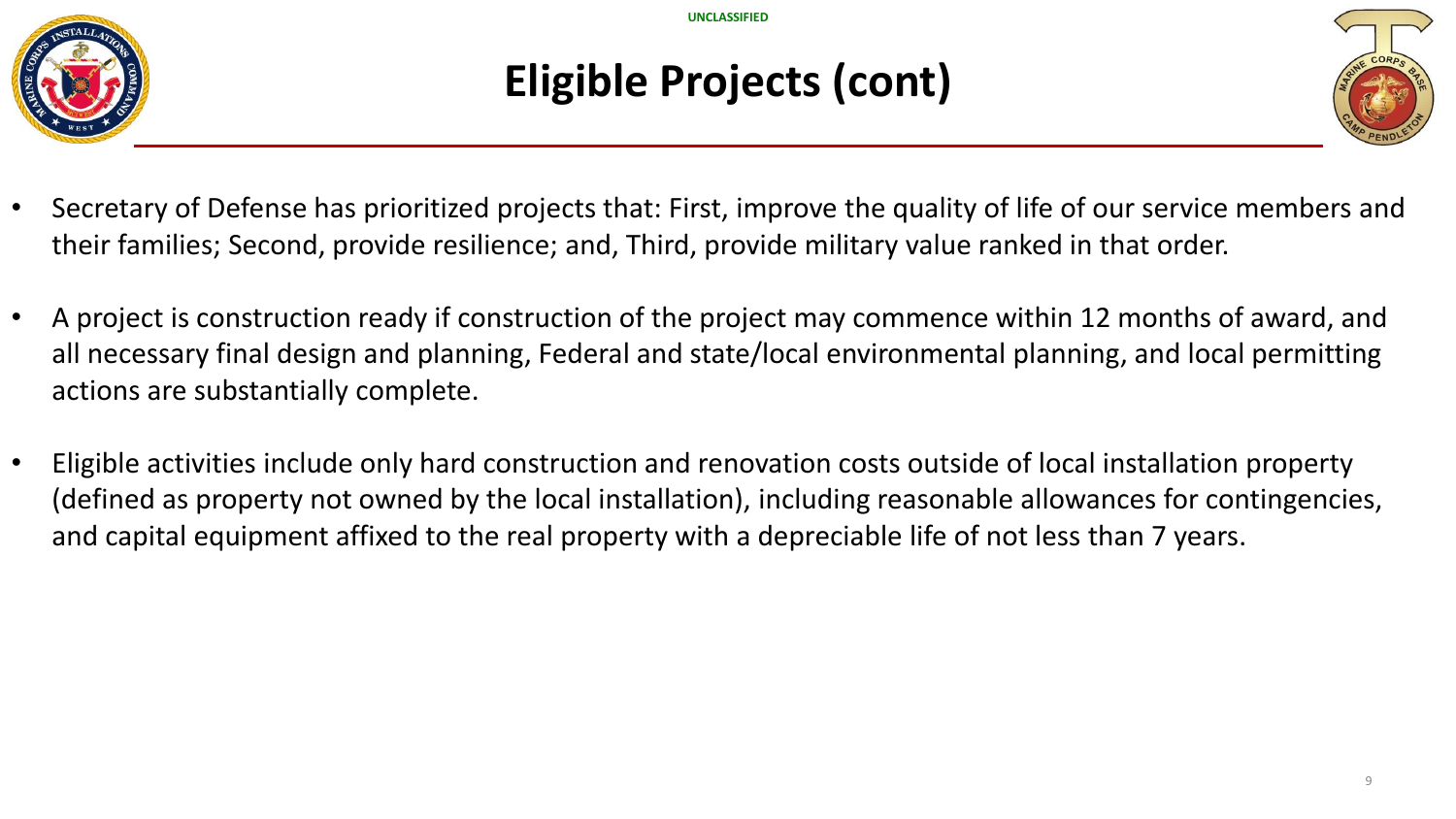

#### **Eligible Costs**



- Eligible costs include, but are not limited to, project administration, inspection, construction, utilities, and contingency costs required to execute the project as well as capital equipment affixed to the real property with a depreciable life of not less than 7 years.
- Proposals that meet the aforementioned eligibility conditions will be ranked by the Defense Community Infrastructure Program review panel against the selection criteria provided in Section E., paragraph 1 of this notice. The highest-ranking proposals will be invited to be applicants to submit formal grant applications, and grant awards will be made to successful applicants until the available appropriations are exhausted.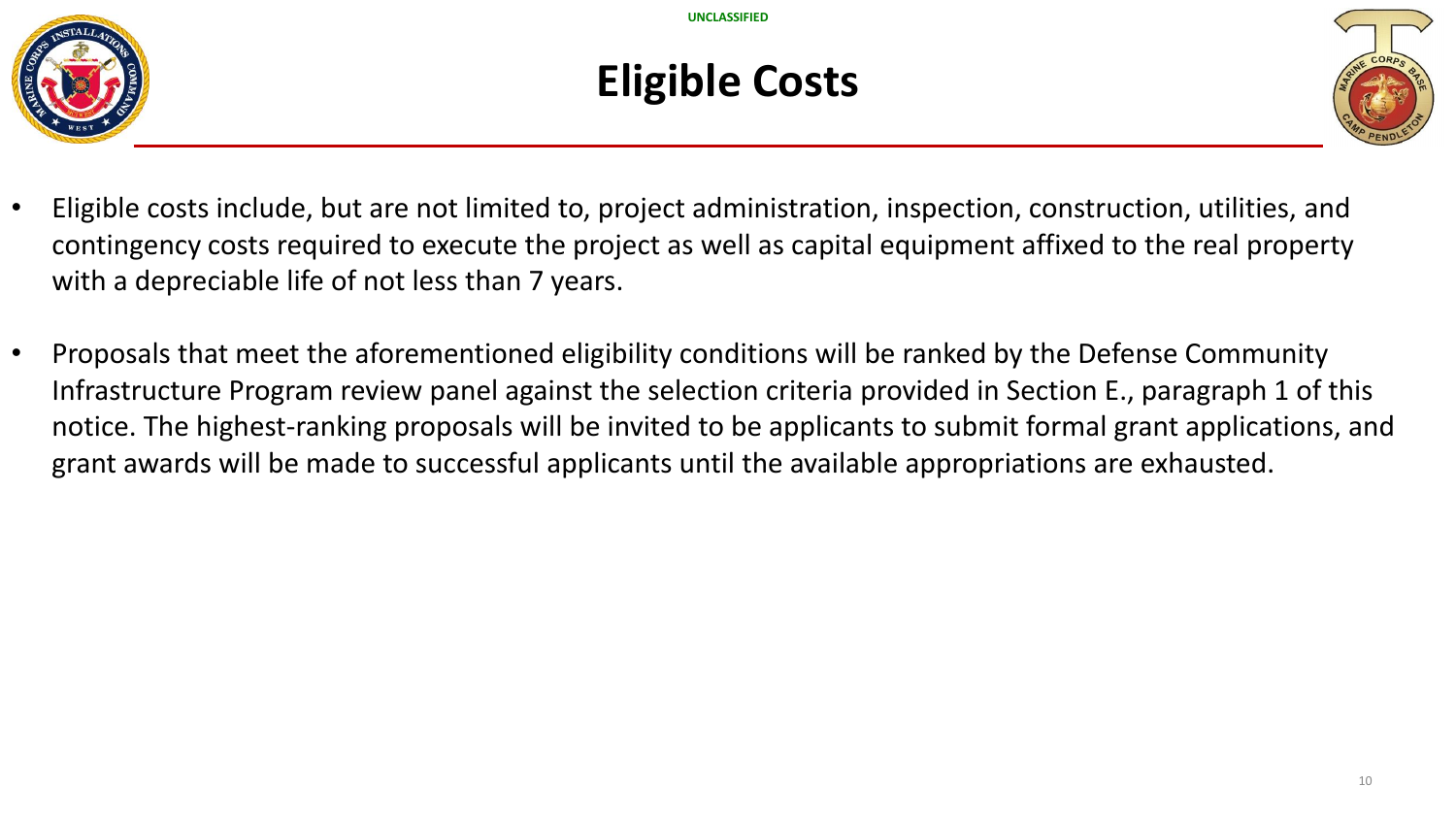

#### **Content and Form of Proposal Submission**



- A proposal may not exceed 18 pages (single-sided, single-spaced with 1-inch margins, 11 point Times New Roman font, and including all maps, drawings and attachments—excepting the Standard Form 424 and the independent cost estimate to validate the proposed project budget, the pages for which do not count towards this 18 page total) and shall include:
	- Installation Need: A summary of the installation need, including which issue the proposal addresses military family quality of life, resiliency, or military value—and how the issue degrades military family quality of life, resilience and/or military value at the local installation. Information on this need must also include an assessment of the likely beneficiaries from the project, and specifically an assessment of the extent to which the total installation population of military service members and/or their families will benefit (e.g., 0-100% of the population); Service members and /or their families must be 50% or more of the population benefitted by the proposal.
	- comparison of how those existing conditions rank against all other installations of that same Military Service • Installation Endorsement: A letter of endorsement from the Commander of the local installation that includes (a) the existing conditions at the local installation to be impacted by development of the proposed project (and the extent to which the proposed project enhances the existing conditions), and (b) a